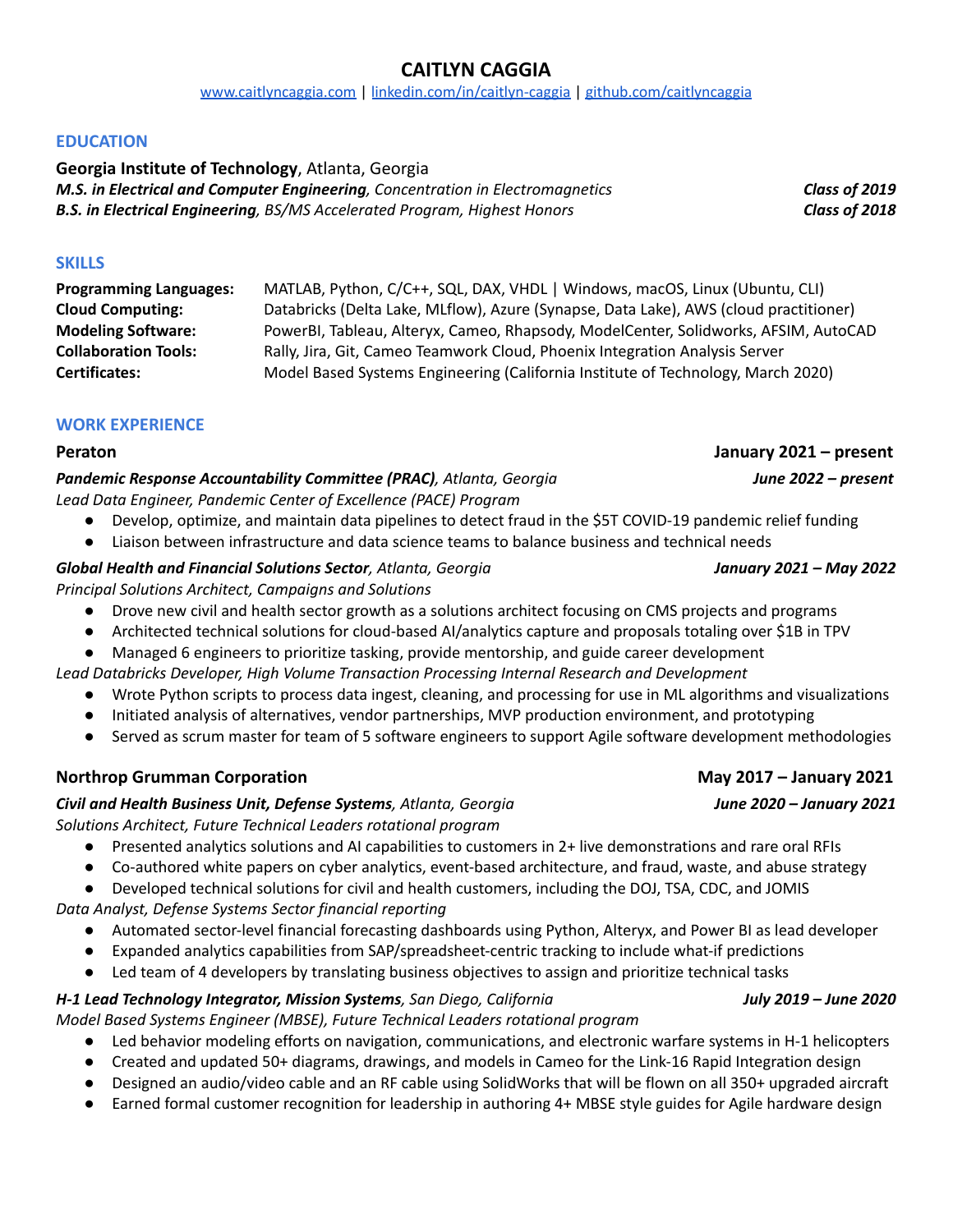## *Communications Systems, Mission Systems, San Diego, California May 2018 – July 2019*

*Systems Engineering Intern*

- Simulated, analyzed, and validated scenarios and environments for multifunction RF systems in MATLAB
- Conducted trade studies for radios and waveforms using automated data collection and genetic algorithms
- Established consistent modeling practices between independent radar and communications modeling teams

# *Model Based Capability Engineering, Mission Systems, Baltimore, Maryland May 2017 – May 2018*

*Systems Engineering Intern*

- Generated 20+ analytical and descriptive radar models in MATLAB, Python, Rhapsody, and ModelCenter
- Evaluated timing and kinematics fidelity for mission-level analysis in AFSIM, a C++ simulation framework

### **Cisco Systems May 2016 – August 2016**

### *Project Management and IT Analyst Intern, Cisco Commerce, San Jose, California*

- Enabled purchases worth 25% of Cisco's annual \$50 billion revenue by updating ecommerce portal
- Managed 5 interns to become one of 10 project teams to present to top executives at Cisco's IT Intern Showcase

## *Operations Team Intern, Systems Middleware, Raleigh, North Carolina*

- Created executive summaries on technical projects for the VP of DevOps Capability Development
- Directed meetings and tracked follow up for 52 internal projects and customer relationships

## **RESEARCH AND PERSONAL PROJECTS**

### **Technical Consultant**, Atlanta, Georgia **July 2020 – present**

*Freelancer*

- Consult as researcher and content writer for automation, AI/ML, analytics, cybersecurity, and cloud technology
- Bolster clients' SEO and digital presence with articles that bring emerging technologies to a conversational level
- View samples of my work in my portfolio at <https://caitlyncaggia.com/portfolio/>

## **Space Systems Design Lab, Georgia Institute of Technology**, Atlanta, Georgia **Collact 2017 – May 2018** *RECONnaissance of Space Objects (RECONSO), Daniel Guggenheim School of Aerospace Engineering*

- Designed a cubesat to characterize and track space debris from 1 10 cm in diameter in low-earth orbit
- Rebuilt the flight software state machine to downlink images from the satellite to the ground station

## **InVenture Prize Semifinalist**, Atlanta, Georgia **December 2017 – February 2018**

*Defect Detect*

- Developed a millimeter wave scanner to detect and measure defects in airplane fuselages and turbines
- Recognized as a top 25 semifinalist in the largest undergraduate invention competition in the United States

## **IEEE Signal Processing Cup, Georgia Institute of Technology**, Atlanta, Georgia **August 2016 – December 2016** *Undergraduate Researcher for Dr. David Anderson, School of Electrical and Computer Engineering*

- Created algorithms in C++ on Raspberry Pis to track and visually represent musical beats in real time
- Competed in a national IEEE-sponsored challenge against 32 other teams of undergraduate students

## **The V Foundation, North Carolina State University**, Raleigh, North Carolina **August 2013 – May 2014** *Paid Research Assistant for Dr. John Cavanagh, Department of Molecular & Structural Biochemistry*

● Conducted biochemistry experiments in a lab funded by Jim Valvano's The V Foundation for Cancer Research

## **INSPIRE, NASA Langley Research Center**, Langley, Virginia **June 2013**

## *Research Assistant for Luther Jenkins*

● Analyzed air circulation during critical takeoff and landing periods in wind tunnel tests for the United States Army

## **IBM May 2015 – August 2015**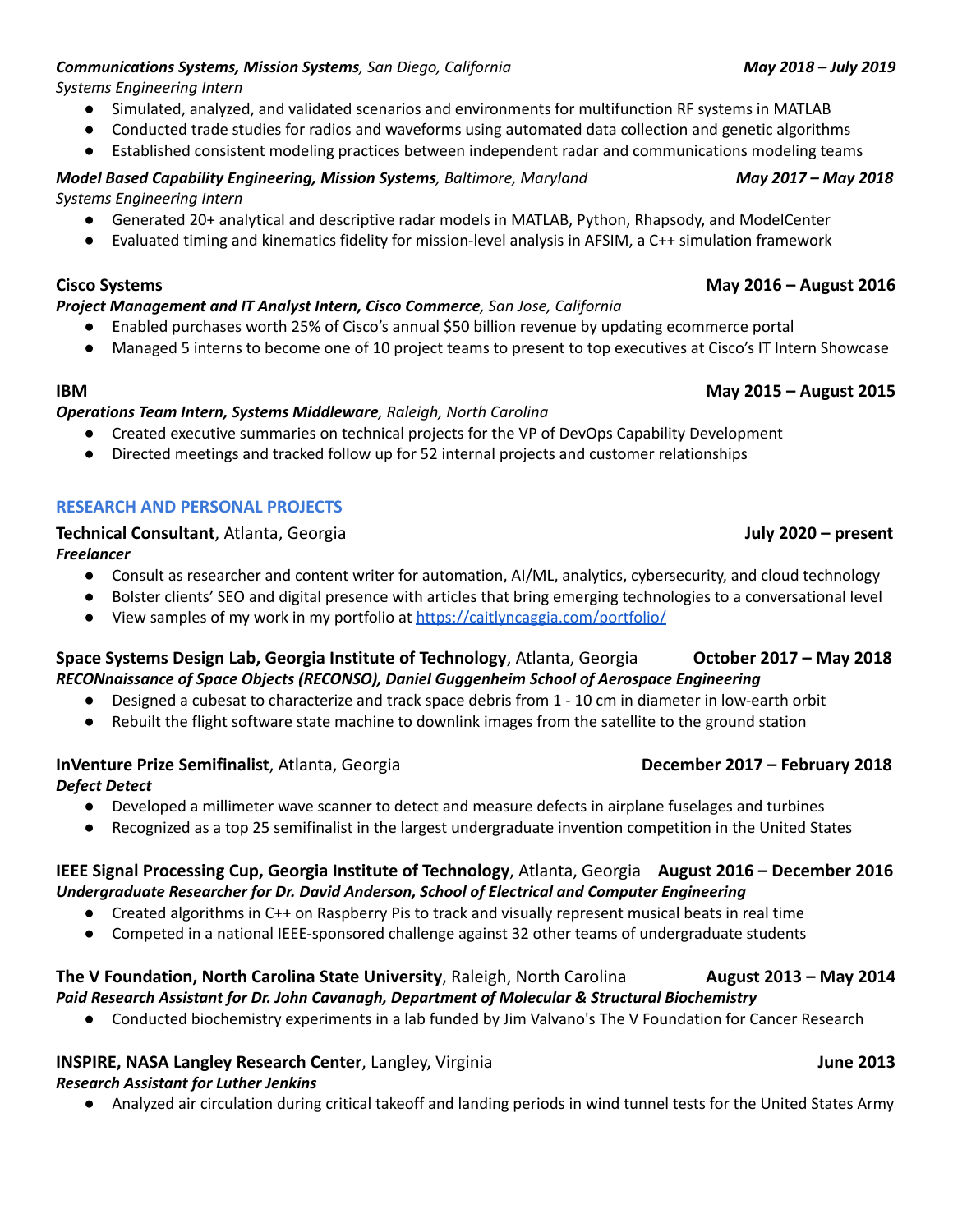## **LEADERSHIP**

## Georgia Tech Women in Electrical and Computer Engineering **August 2014 - May 2019** *Graduate Liaison April 2018 – May 2019*

● Provided academic advice, professional mentorship, and social support among women in engineering ● Guided fellow executive board members to meet and anticipate the needs of 230+ female graduate students

- Managed an executive board of 18 women to build an inclusive network of female engineers on campus
- Advised department chairs and industry partners on strategies and initiatives to support women in engineering
- Developed repository of meeting presentations and executive transition procedures that are still currently used

## *Industry Relations Chair April 2016 – April 2017*

- Raised over \$36,000 in one academic year through corporate sponsorships to fully fund our annual budget
- Built professional development content and handled logistics for weekly meetings with industry recruiters

## *Freshman Liaison April 2015 – April 2016*

- Created a welcoming community to attract and retain new female electrical and computer engineering students
- Recruited high school seniors to increase undergraduate women in the department from 16% to 18% in 1 year

# **Georgia Tech Student Foundation August 2014 – May 2019**

# *Board of Trustees, Member at Large April 2018 – May 2019*

- Conducted institute-wide philanthropic campaigns with the Georgia Tech Foundation and Alumni Association
- Selected and trained future Board of Trustees executives, directors, and members for the following year

- Supervised two directors responsible for student education of our \$1.4 million philanthropic endowment
- Directed the annual Gift to Tech award of nearly \$50,000 to an outstanding campus organization or project
- Led the restructuring process within our Development Committee responsible for recruiting donors

# *Director, Freshman Leadership Initiative April 2016 – April 2017*

- Managed a 20-person committee to promote philanthropy among current students and young alumni
- Directed the interview and committee selection process; established a yearlong timeline for promotional efforts
- Mentored first-year students to grow into leadership roles within the Student Foundation and across campus

# *Sophomore Adviser, Freshman Leadership Initiative April 2015 – April 2016*

- Added nearly 200 new donors to raise \$1000 in two weeks which was critical to meet annual donation goals
- Ran weekly meetings to teach students about marketing, networking, event planning, finance and investing

# *Member, Freshman Leadership Initiative August 2014 – April 2015*

● Selected as one of 16 students in the GT Class of 2018 into talent pipeline and professional development team

## **School of Electrical and Computer Engineering**, Georgia Institute of Technology **August 2015 – May 2019** *Senior Design Team Leader for RECONSO (see Research Projects section) August 2017 – May 2018*

- Managed a team of four students to meet both project-specific goals and general senior design timelines
- Facilitated collaboration as primary point of contact between electrical and aerospace faculty members

# *First-Year Seminar Team Leader for Dr. Joyelle Harris August 2015 – December 2015*

Designed and led weekly seminars for 50+ students on professional development and industry knowledge

# **TEACHING & MENTORSHIP**

# **Tutor**, self-employed **September 2019 – present**

# *Freelance Tutor and Mentor*

- Mentored 5+ local high school female students to encourage their pursuit of technical degrees and disciplines
- Created review guides and practice problems in physics and calculus to raise confidence and exam scores
- Provided insight to students and parents for college prep, application essays, entrance exams, and student life

## *Chief Operating Officer April 2017 – April 2018*

# *President April 2017 – April 2018*